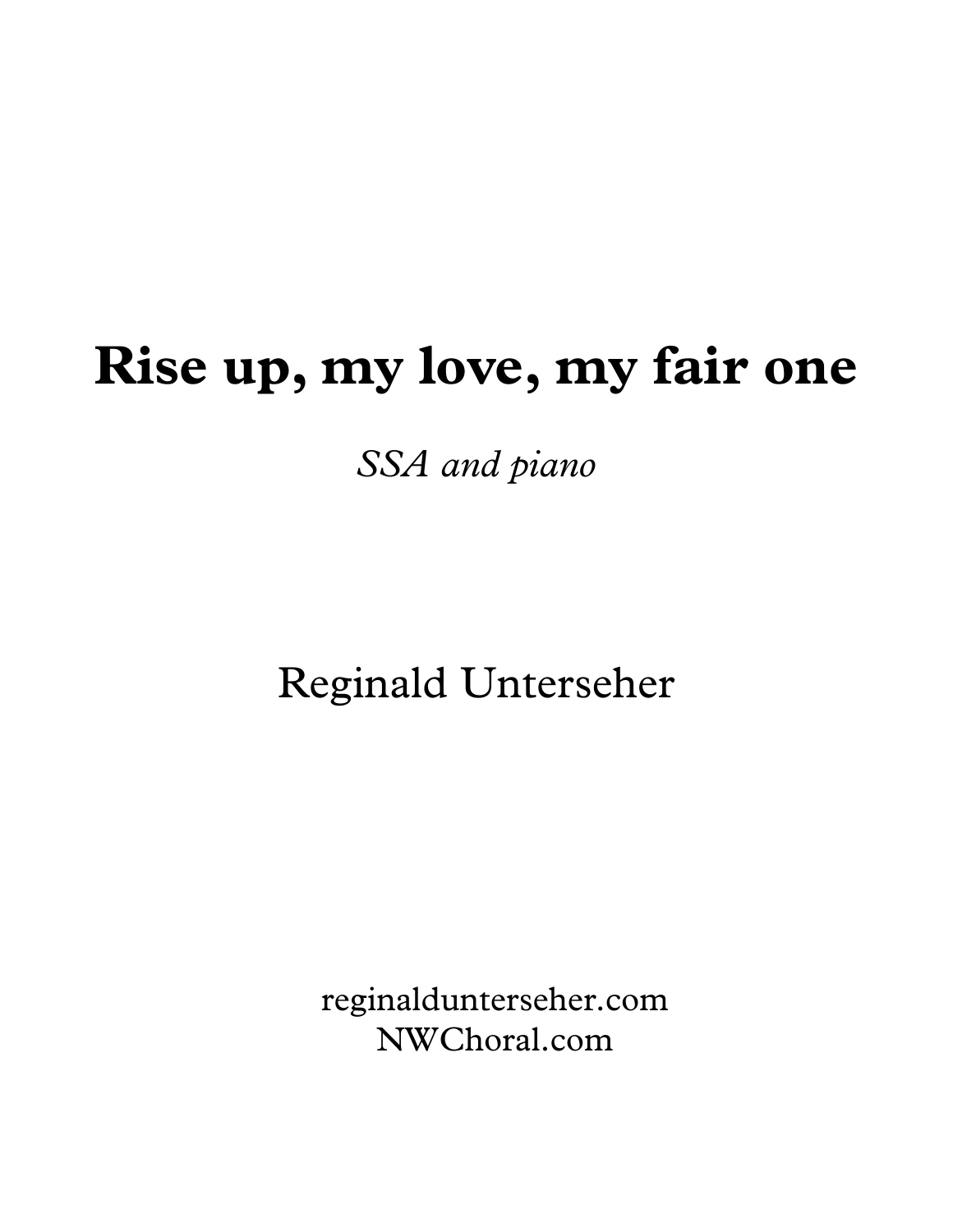#### **The Song ofSolomon 2:10-13**

Rise up, my love, my fair one, and come away; for lo, the winter is past, the rain is over and gone. The flowers appear on the earth; the time of the singing of birds has come, and the voice of the turtledove is heard in our land. The fig tree ripens her green figs, and the vines are in blossom; they give forth fragrance. Rise up, my love, my fair one, and come away.

This poem is full of the eagerness and joy we feel when a long, cold winter is over and the spring is bursting with the possibility of new life, new growth, and love. It is an invitation, one person enticing another with the promise of sunshine, flowers, and the sound of songbirds.The piano provides an energetic, active rhythmic drive with an excited heartbeat and the flowing of water from the melting snow. The singers open with a sudden call for the object of their affection to throw off the winter blues and come away with them, to share the beauty that they feel returning.Then, they try a somewhat gentler, more enticing approach, their music describing the sounds of the birds and the amazing smell of the flowers that are all in blossom.We end with a reminder of the opening, and hear them go off into the distance to experience the spring.

Though this piece was written in memory of someone who is gone, it is not sad music.There are many phases of loss, and many ways that loss affects us.This piece is about happy memories, with gratitude for love given and received.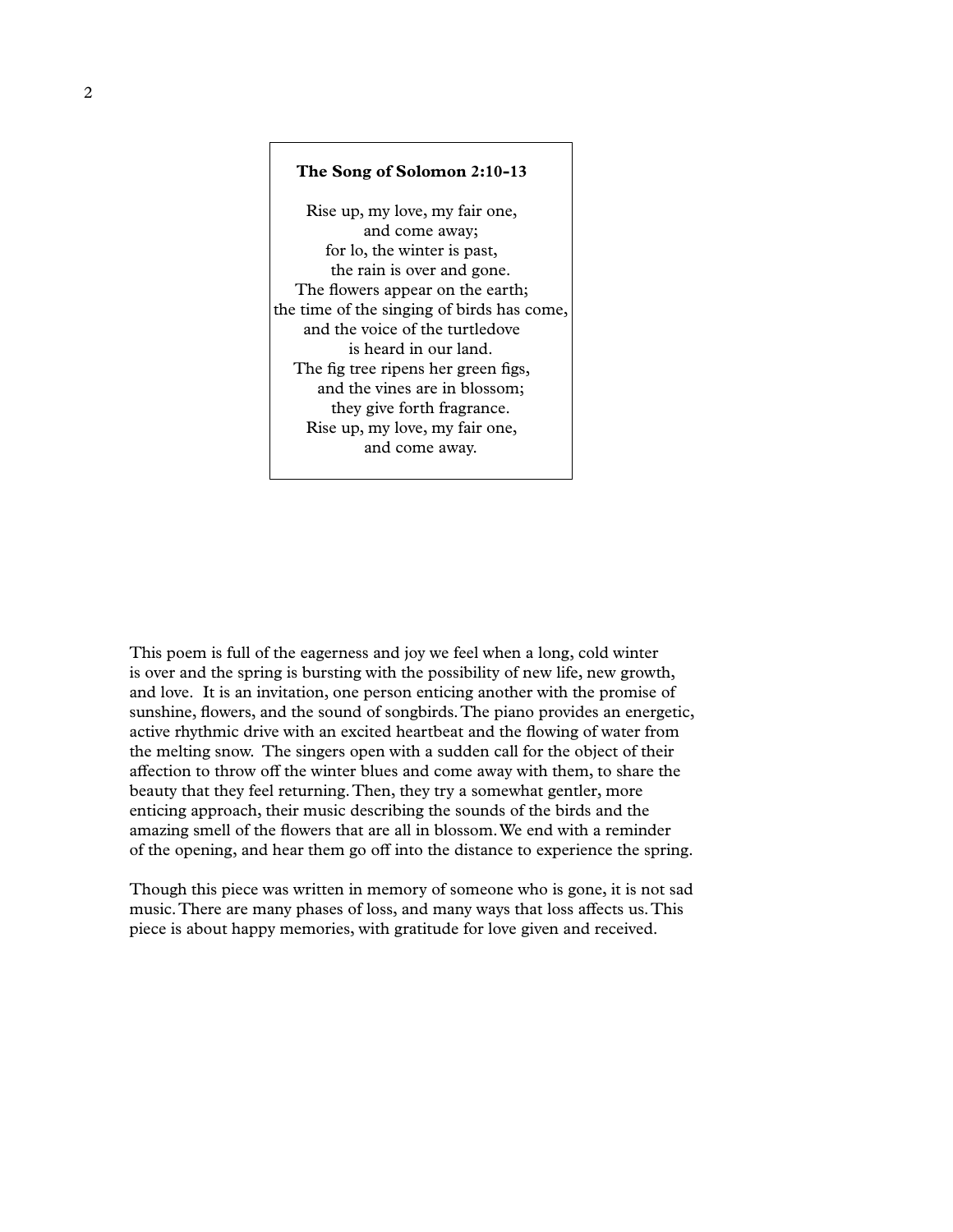*In Memory of Kareen Bennett Commissioned by the McLoughlin Middle SchoolTreble Choir, Kurtis McFadden, director*

## Rise up, my love, my fair one

SSA and piano



*www.reginaldunterseher.com*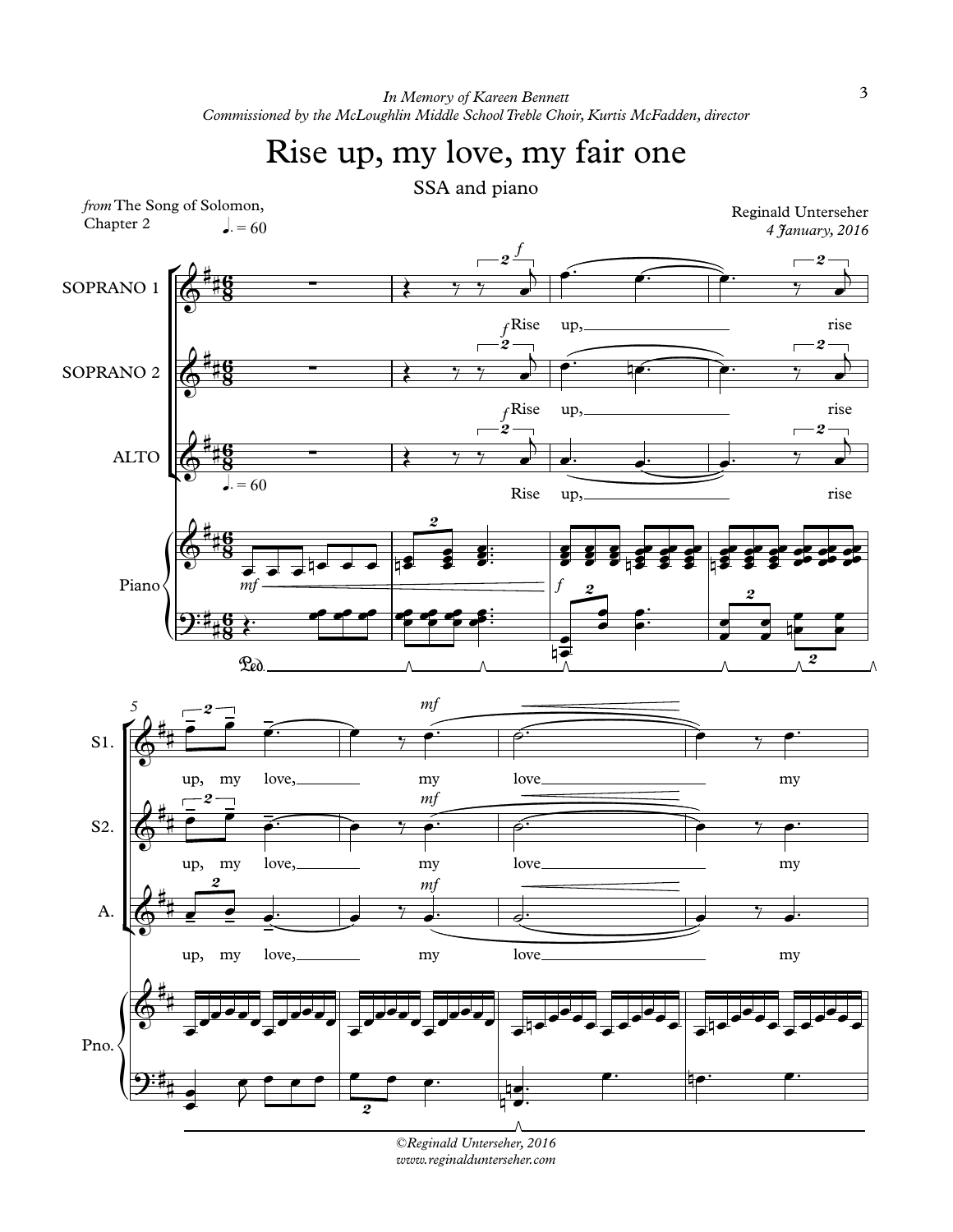

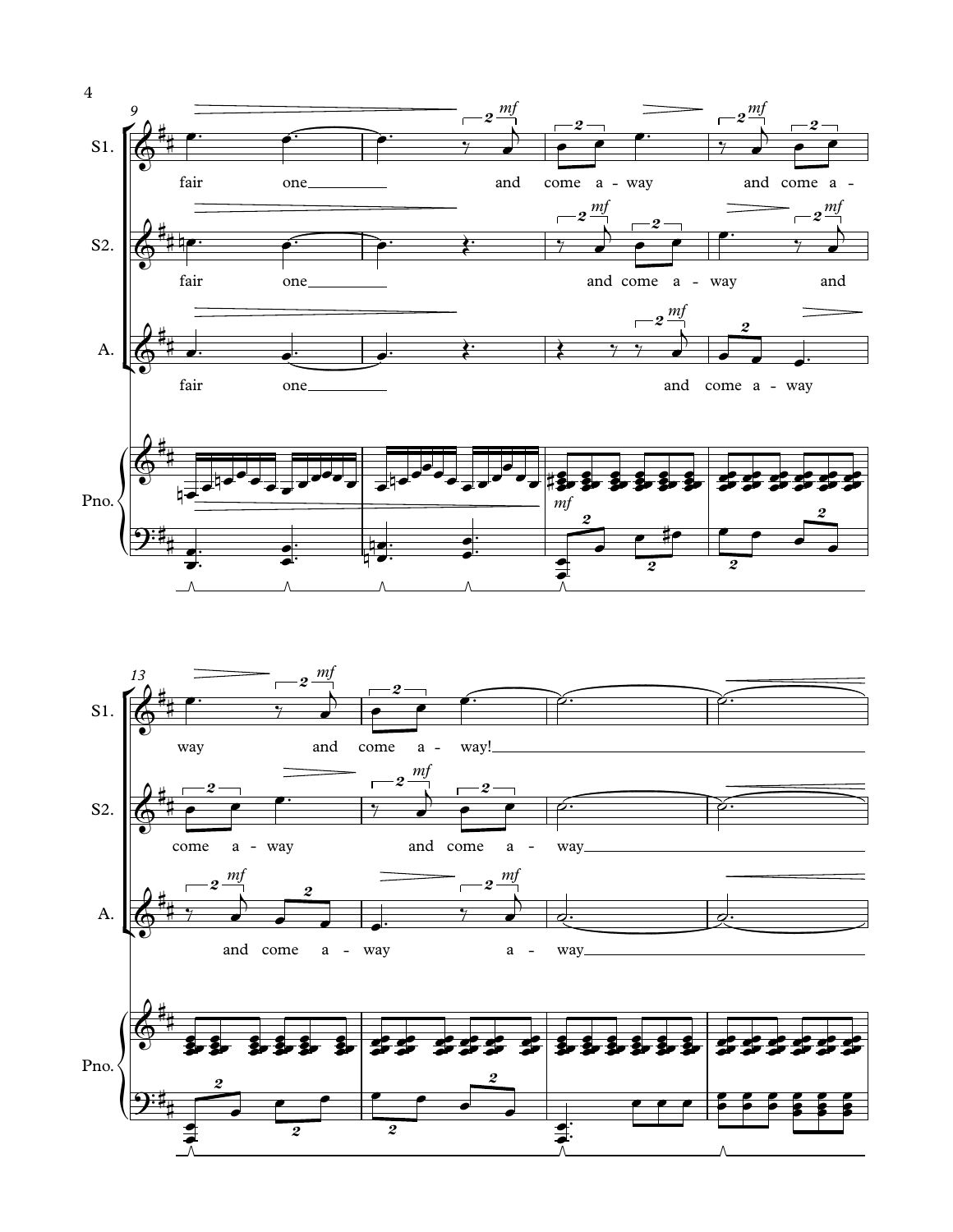



5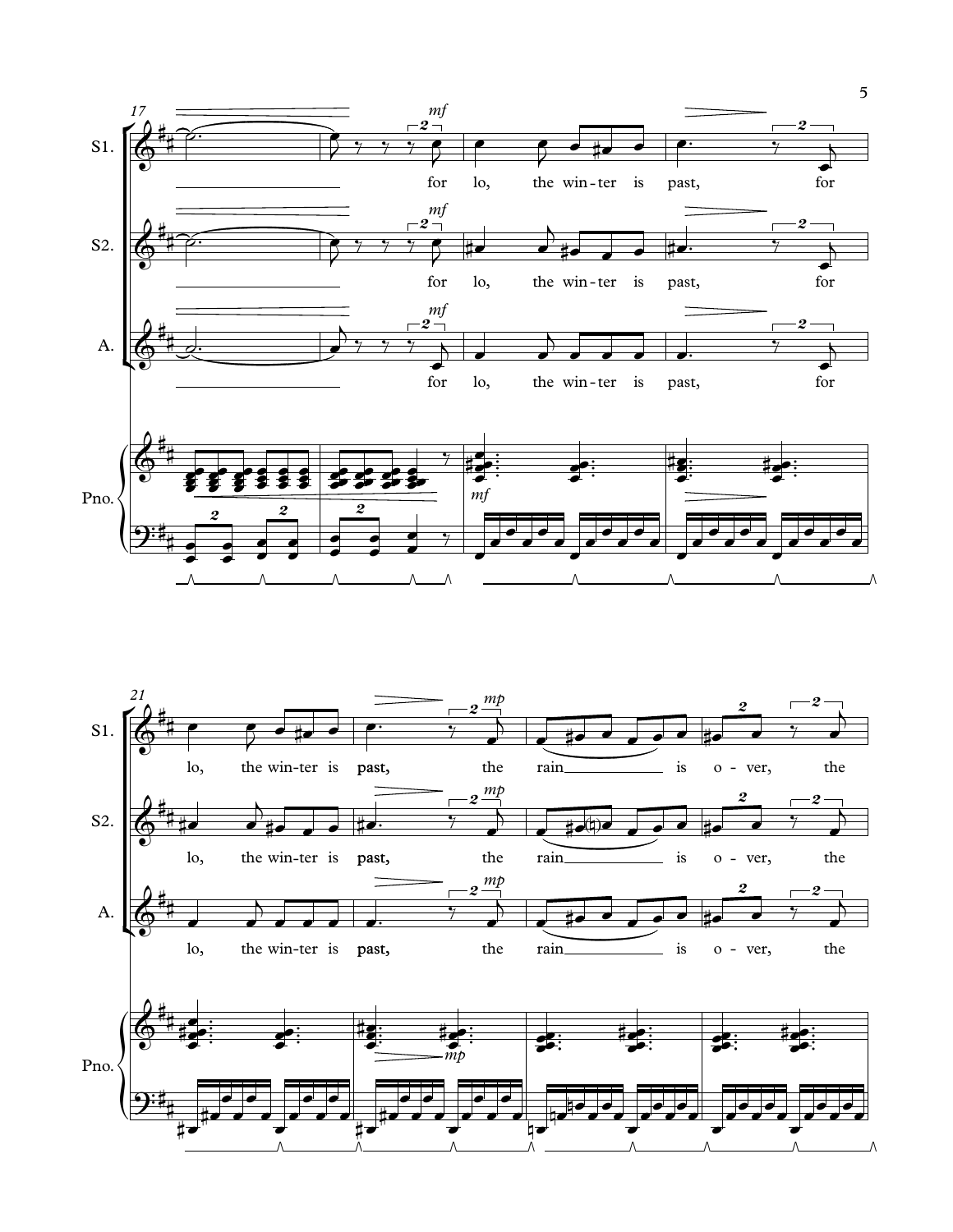

removed for security--

### thanks for understanding

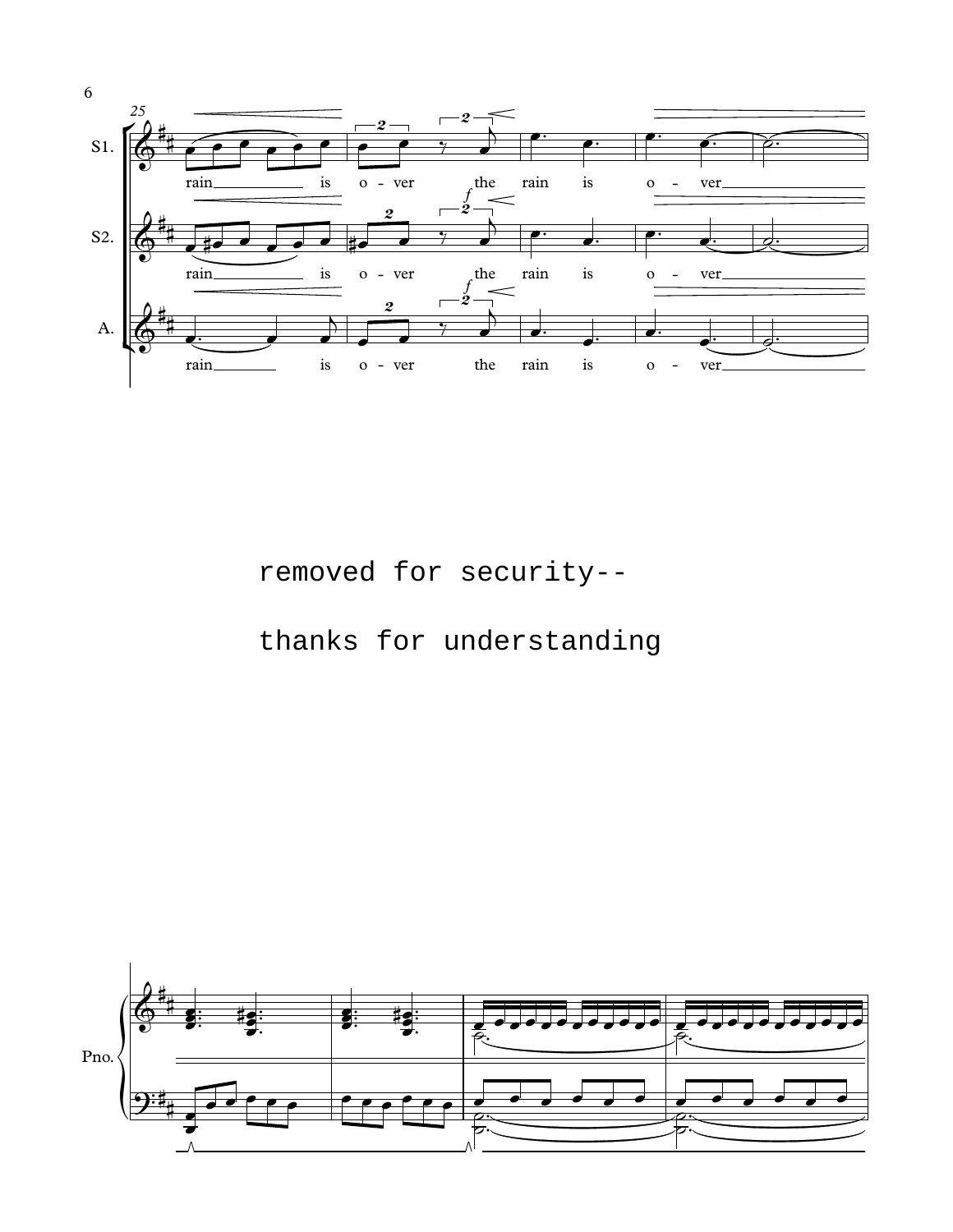

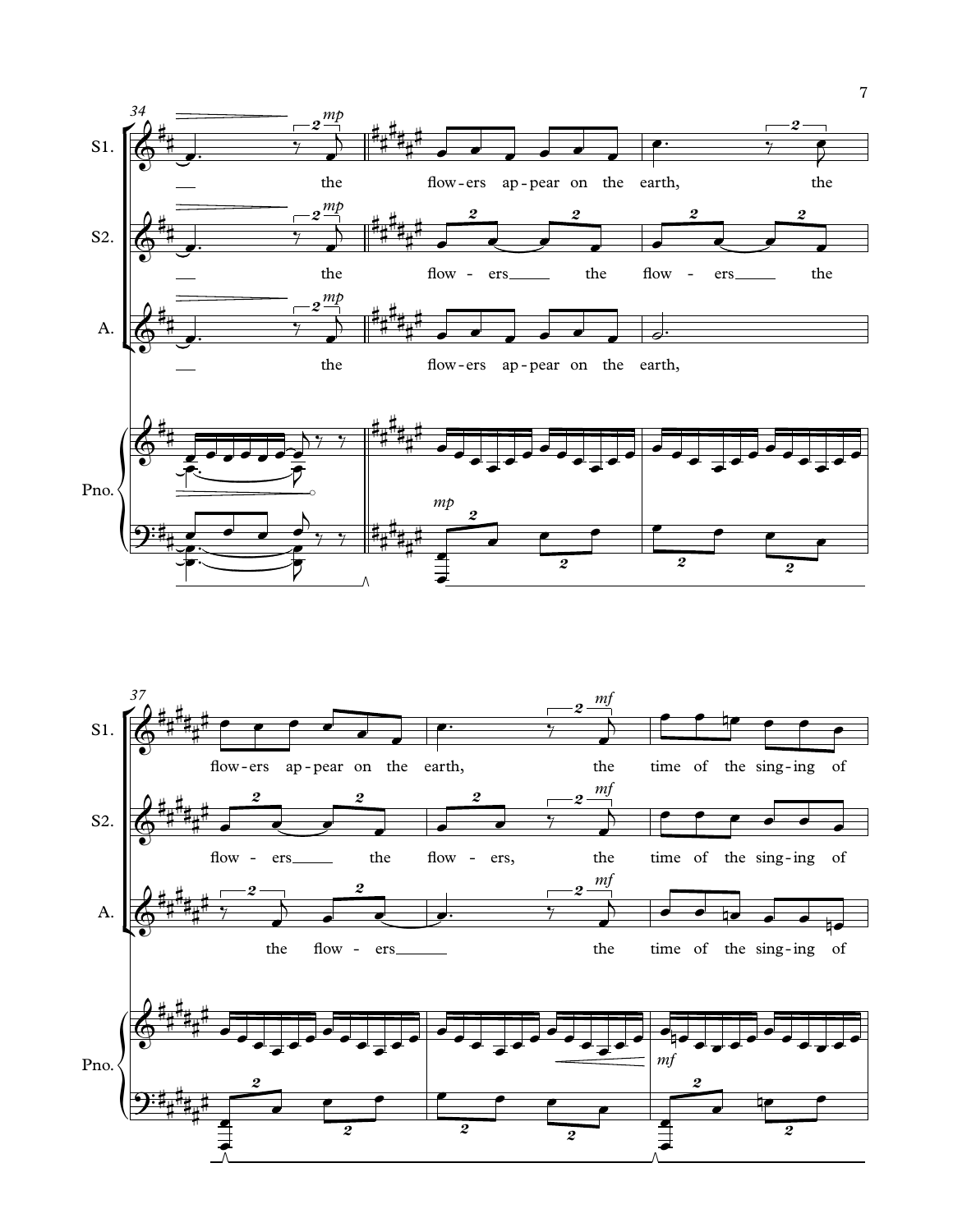

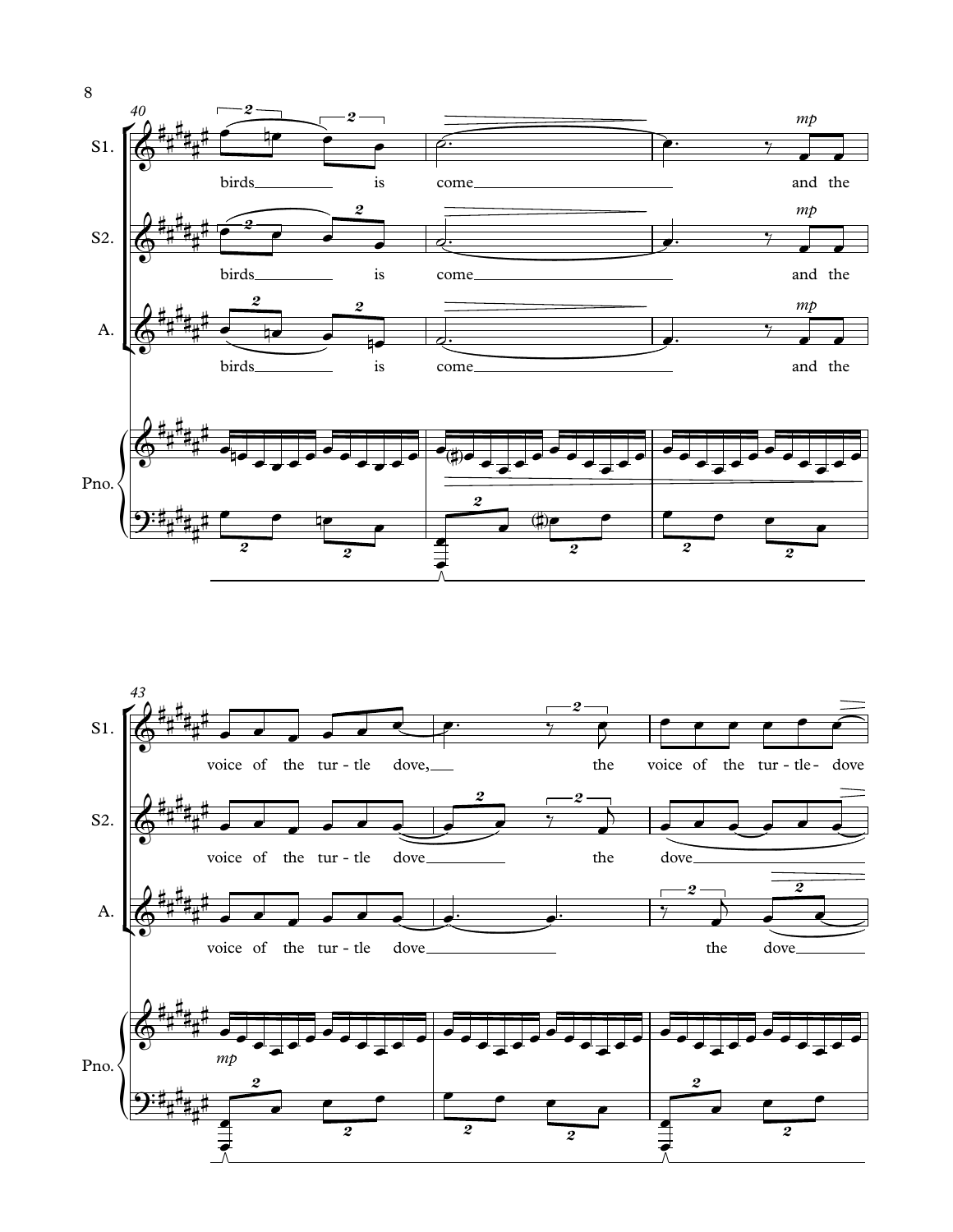



9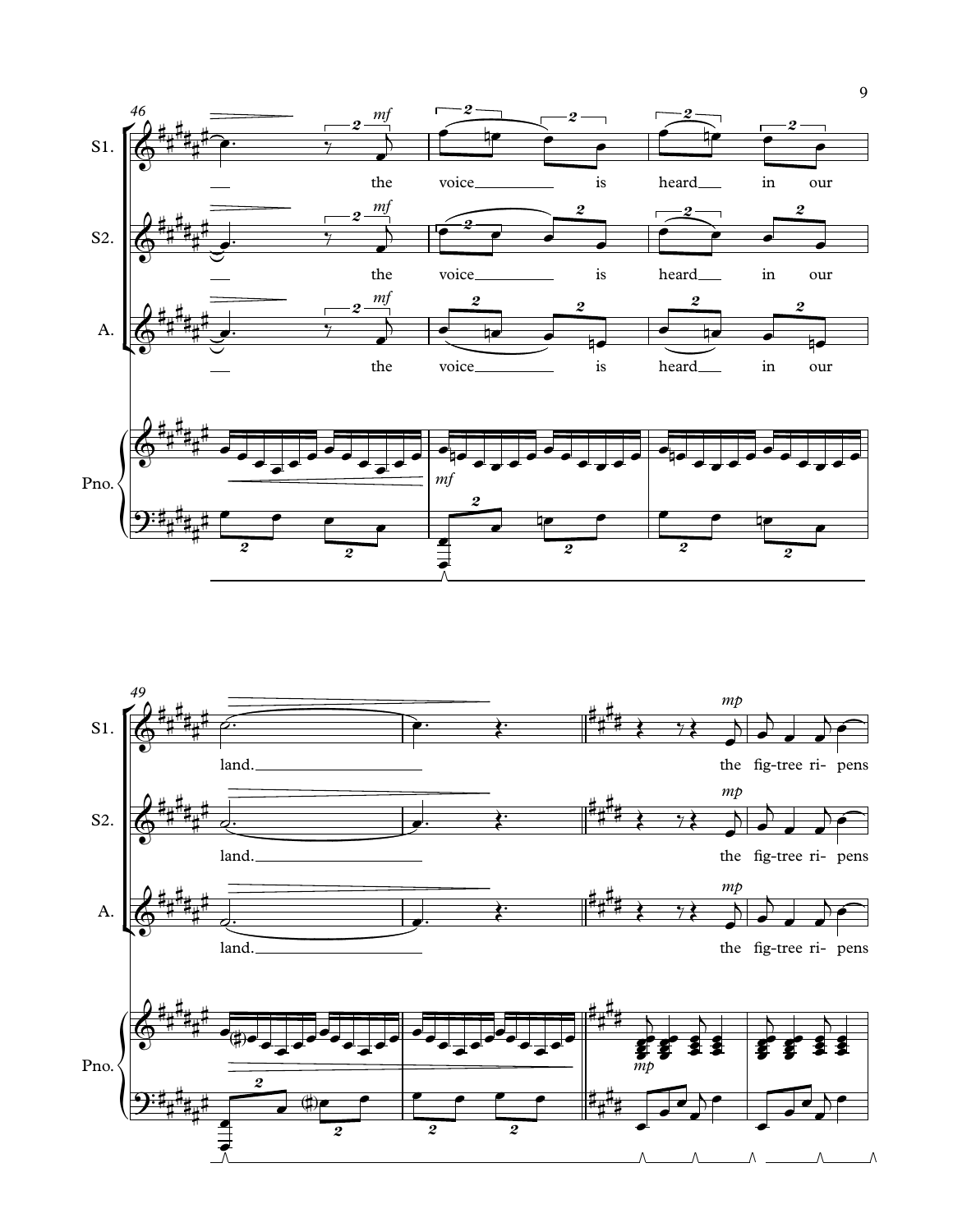

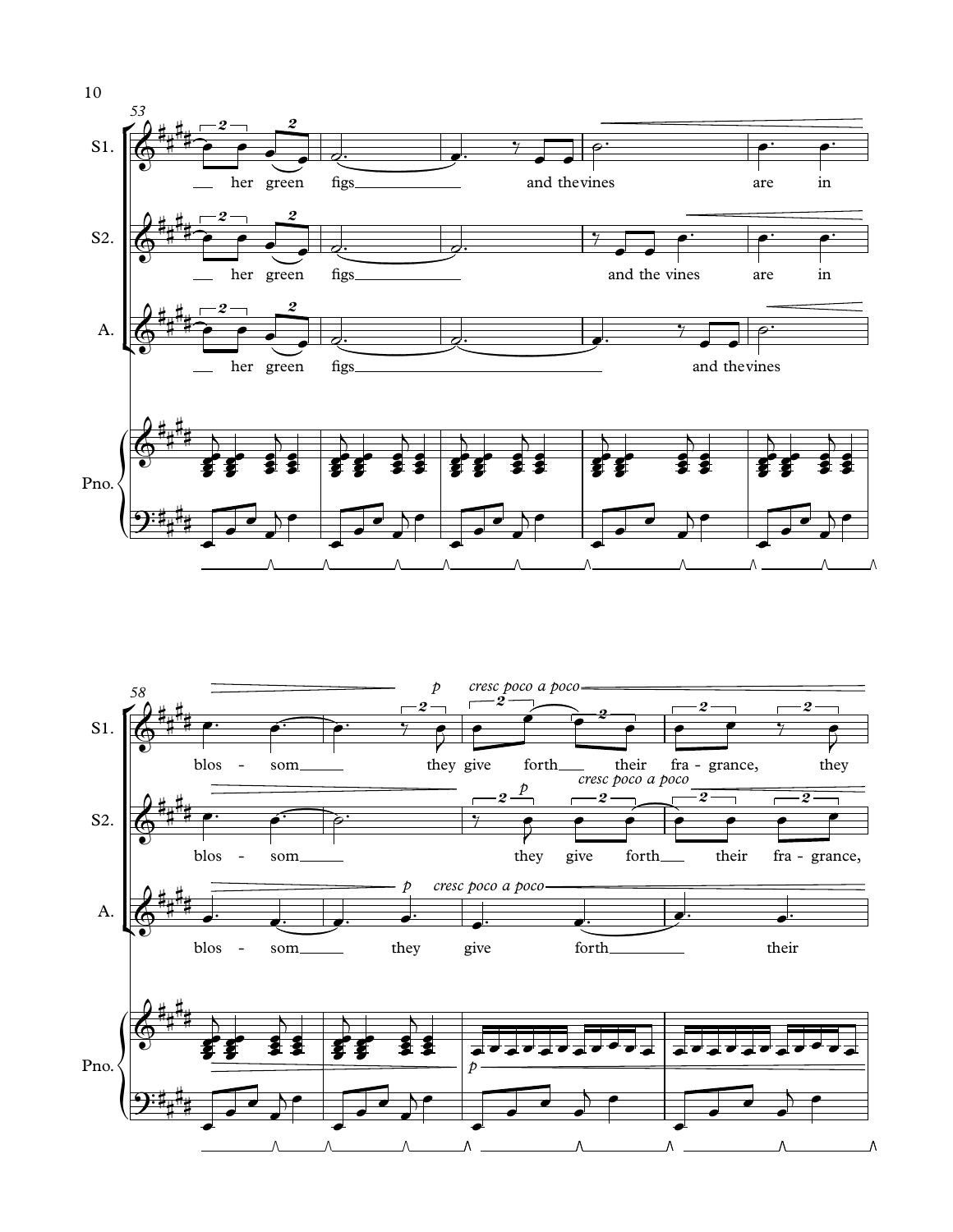



11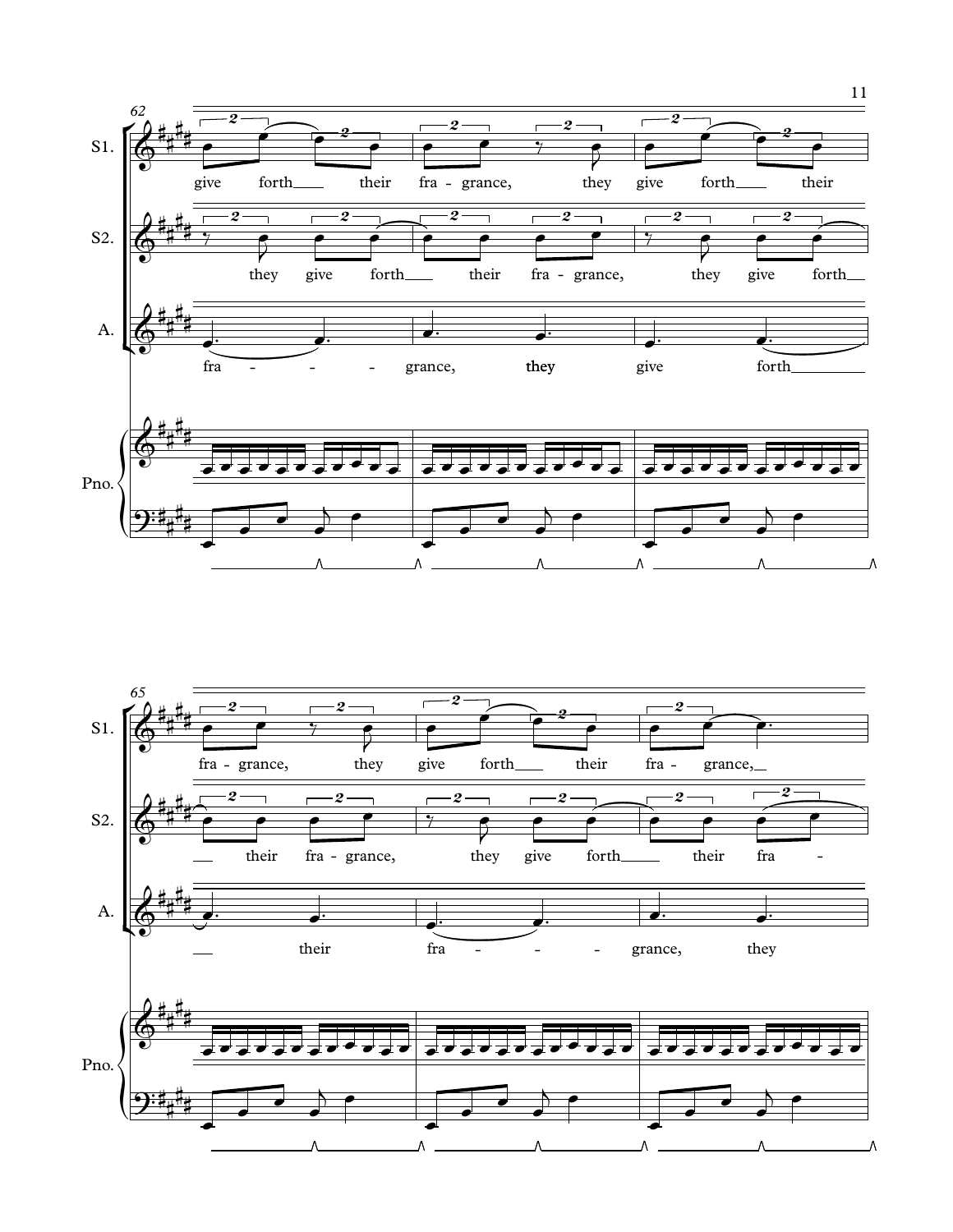

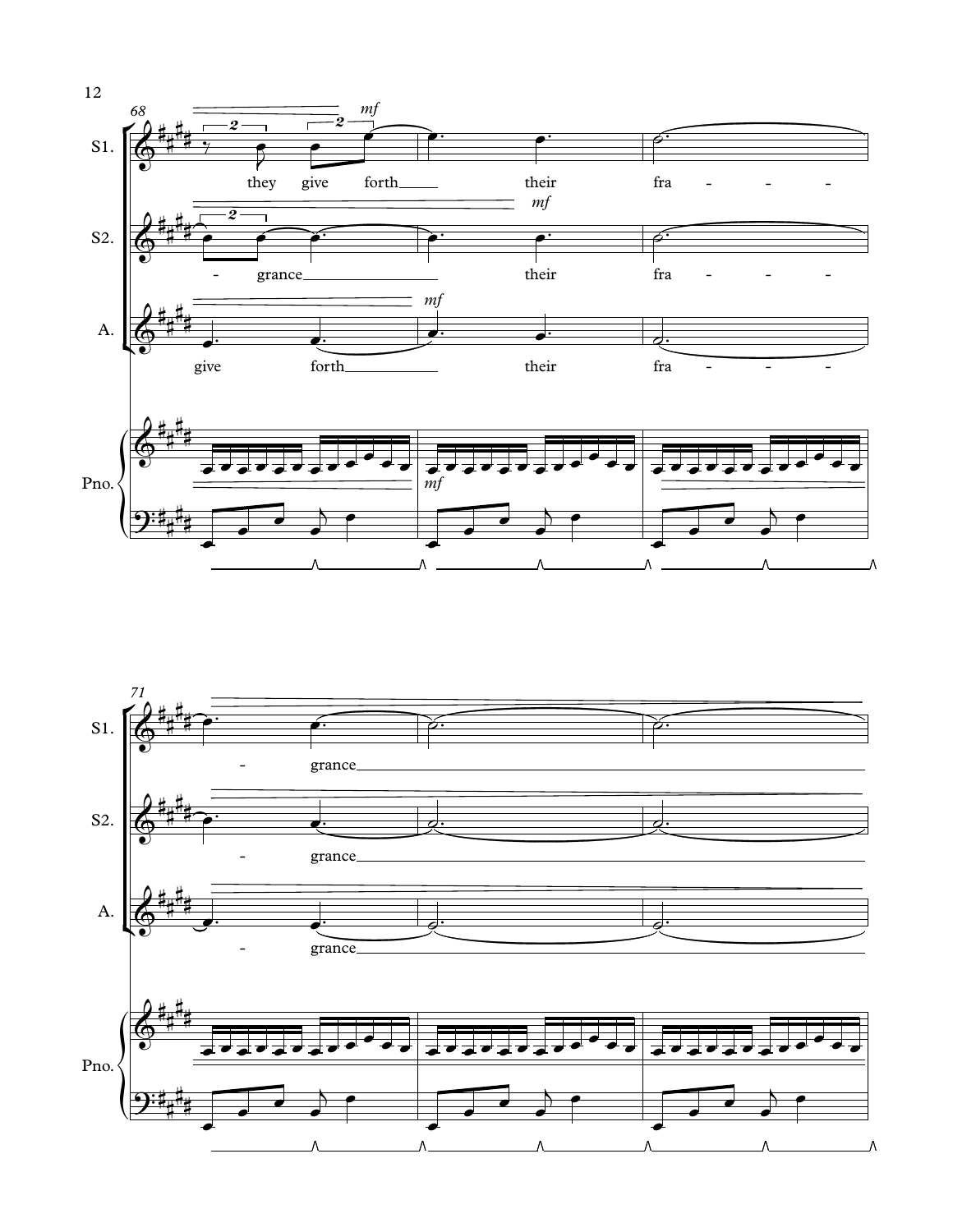



removed for security,

thanks for understanding

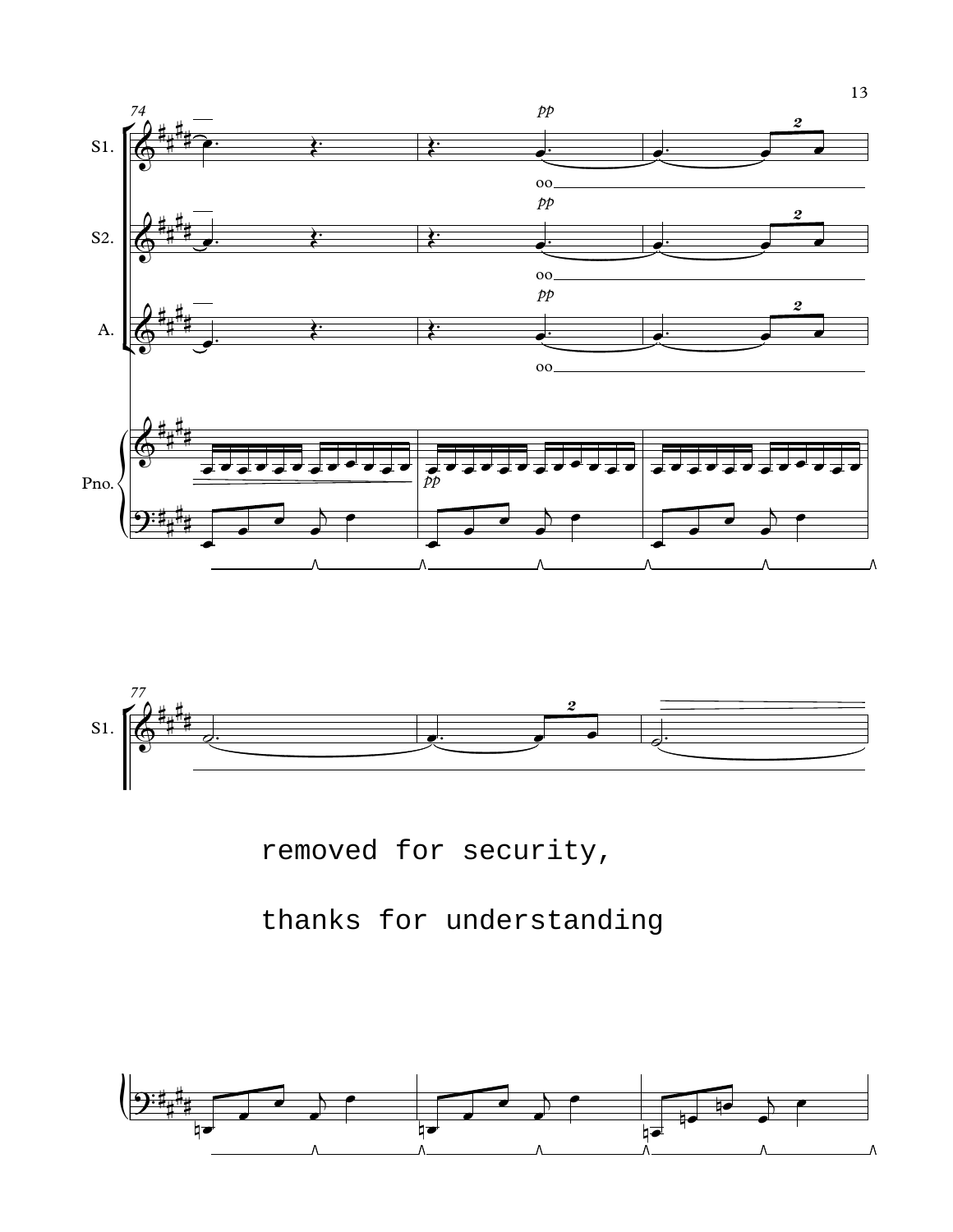

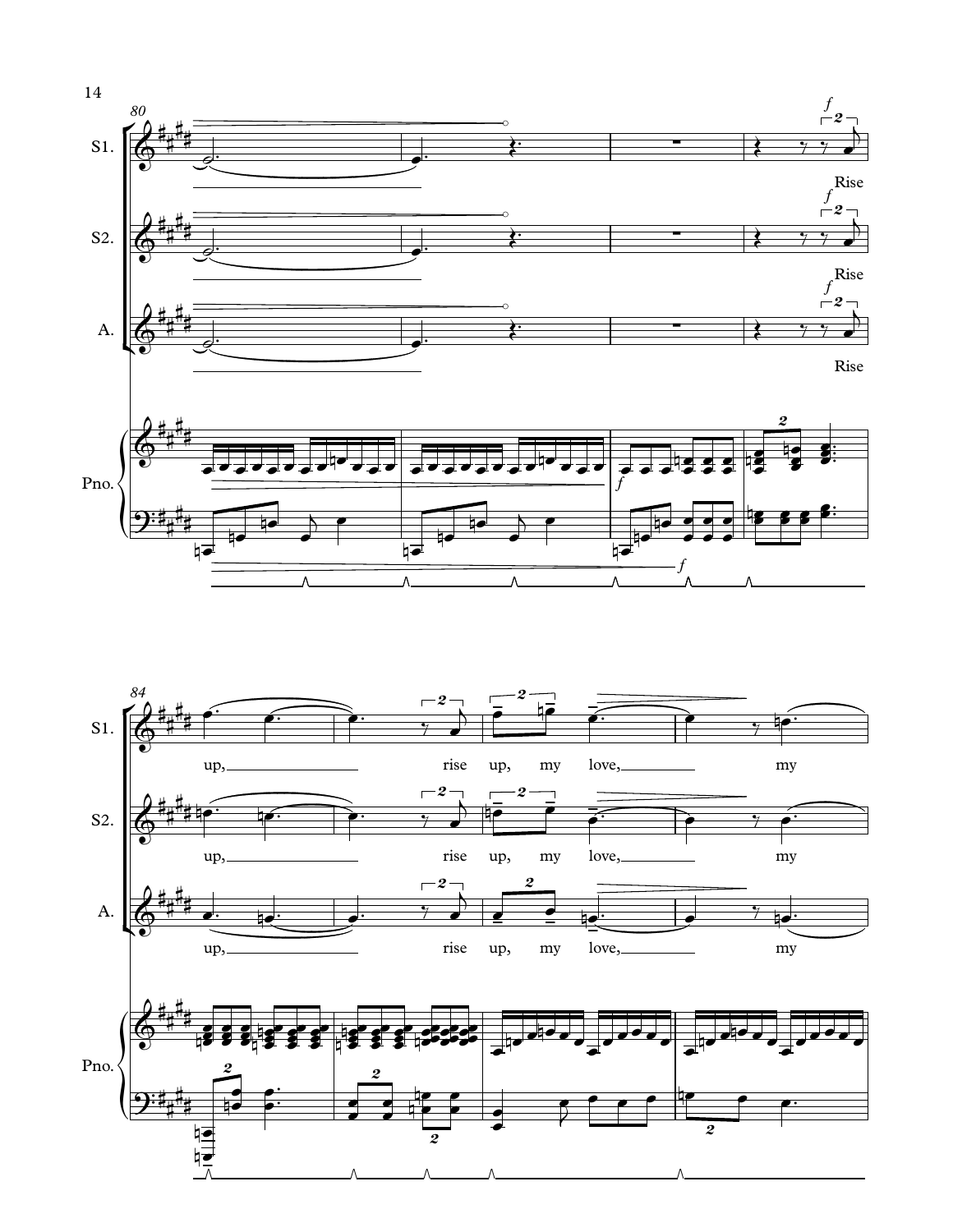

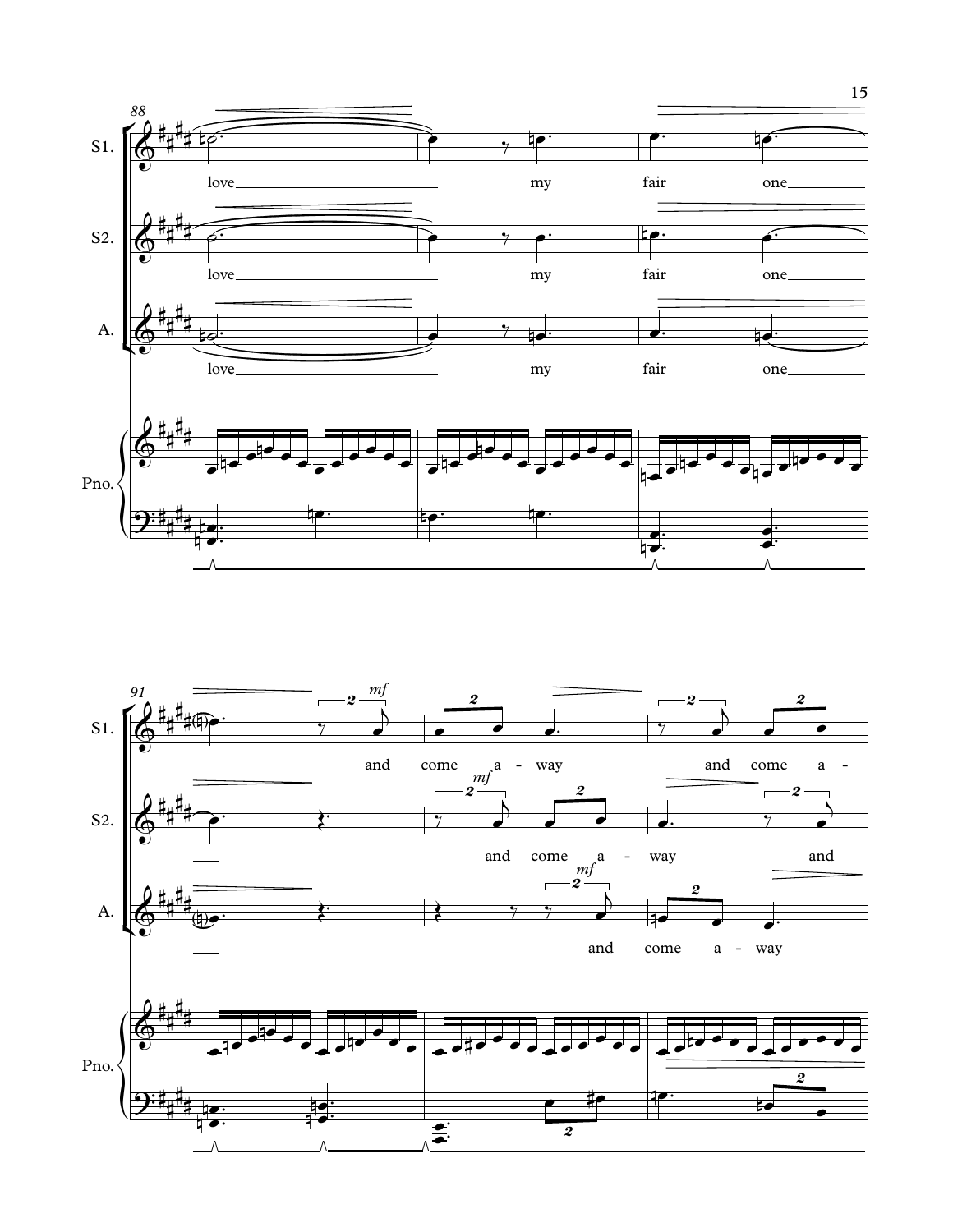